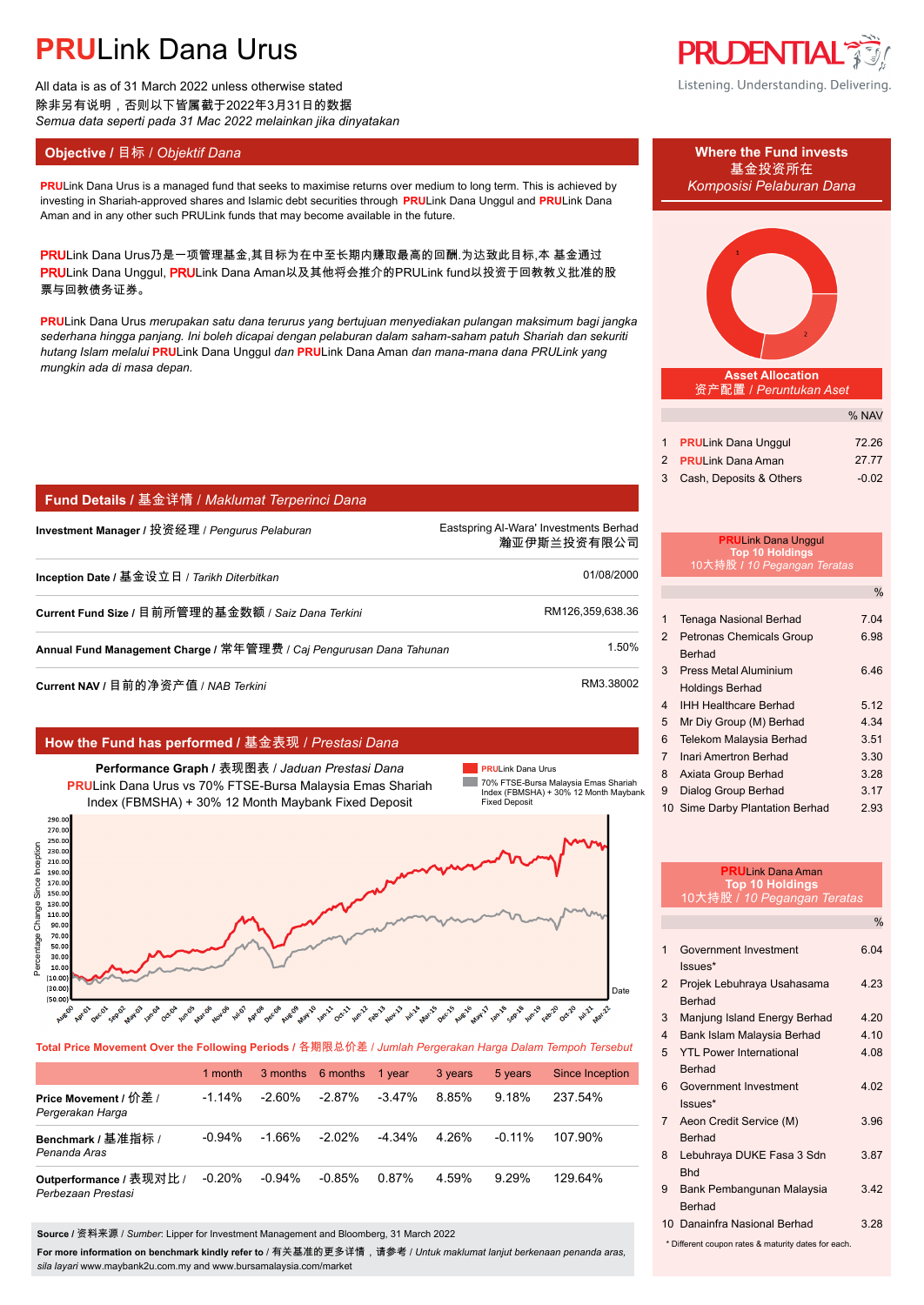All data is as of 31 March 2022 unless otherwise stated 除非另有说明,否则以下皆属截于2022年3月31日的数据 *Semua data seperti pada 31 Mac 2022 melainkan jika dinyatakan*

#### **Monthly Update /** 每月简报 / *Peningkatan Bulanan*

#### **Market Review /** 市场回顾 */ Tinjauan Bulanan*

#### **Equity /** 股票市场 */ Ekuiti.*

Malaysian equity markets corrected during the month, impacted by the continuing conflict between Russia and Ukraine. Whilst Brent crude oil prices remained above USD100/bbl during the month, Crude Palm Oil (CPO) prices corrected from the peak of RM8000/tonne to RM6300/tonne by end of the month. The Johor State elections were held on 12 March 2022, which saw the Barisan Nasional (BN) party win two-thirds majority, capturing 40 of the 56 seats contested. UMNO contributed 33 seats to victory. Foreign investors were net buyers of equity in March of RM3.2b for the third consecutive month of net inflows.

The FBM Emas Shariah Index declined 174.24 points in March to close at 11,943.35 points, down 1.44%. The FBM Small Cap Shariah index declined 0.14% for the month but outperforming the FBM Emas Shariah Index.

俄乌冲突持续上演,拖累马来西亚股市于检讨月份下调整。布伦特原油价格月内保持在每桶100 美元以上之际,原棕油价格月底从每公吨8000 令吉峰值下跌至每公 吨6300令吉。柔佛州选举于 2022 年 3 月 12 日举行,国阵以三分二强大优势胜出,在56个州议席中狂扫40席;其中巫统攻下33 个席位。外资3 月份净买入马股32亿 令吉,为连续第三个月净流入。

#### 富马回教全股项指数于3月份走低174.24点或1.44%,以11,943.35点挂收。富马回教小资本指数月内微跌0.14%,但走势超越富马回教全股项指数。

*Pasaran ekuiti Malaysia diperbetulkan pada bulan ini, kesan daripada konflik berterusan antara Rusia dan Ukraine. Sementara harga minyak mentah Brent kekal melebihi USD100 setong pada bulan tersebut, harga Minyak Sawit Mentah (MSM) diperbetulkan daripada paras tertinggi RM8000 setan kepada RM6300 setan menjelang akhir bulan. Pilihan raya Negeri Johor yang diadakan pada 12 Mac 2022, menyaksikan parti Barisan Nasional (BN) memenangi majoriti dua pertiga, menawan 40 daripada 56 kerusi yang dipertandingkan. UMNO menyumbang 33 kerusi kepada kemenangan. Pelabur asing adalah pembeli bersih ekuiti pada bulan Mac yang bernilai RM3.2 bilion, mencatat aliran masuk bersih bagi bulan ketiga berturut-turut.*

*Indeks FBM Emas Shariah susut 174.24 mata pada Mac lalu ditutup pada 11,943.35 mata, turun 1.44%. Indeks FBM Small Cap Shariah pula merosot 0.14% namun mengatasi prestasi Indeks FBM Emas Shariah.*

#### **Fixed Income /** 固定收益市场 */ Pendapatan Tetap*

*.* The Fed raised its Federal Funds Rate to 0.25%-0.50% as widely expected at its Mar 2022 FOMC meeting. Along with the 25bps hike, FOMC also indicated that balance sheet normalization could start as early as May 2022. Meanwhile, the latest dot plot shows majority of the members forecasted 6 more hikes this year. This follows the country reported another record high inflation rate of 7.9% in Feb 2022. The Fed also revised its 2022 inflation forecast higher to 4.3% from its projected 2.6% in Dec 2021 and lowered its GDP growth forecast to 2.8% (Dec 2021: 4.0%), a reflection of the risks arising from the Russia-Ukraine war and elevated inflation. However, Fed Chair Powell reiterated that the US economy is very strong and soothed the market that recession risk within the next year is low. He also indicated that the Fed will be more aggressive if warranted to ensure price stability.

Malaysia transitioned into the endemic phase on 1 Apr 2022 with the lifting of restrictions imposed on business operating hours and the re-opening of international borders to foreign travelers with minimal requirements, amongst others, Meanwhile, Malaysia's entry into the Regional Comprehensive Economic Partnership on 18 Mar 2022 is expected to boost exports by RM44b per year, which bodes well for the recovering economy. In addition, the government also aims to ratify the Comprehensive and Progressive Agreement for Trans-pacific Partnership by 3Q2022 and engagement sessions with all stakeholders will start soon. Separately, Finance Minister indicated that the government's subsidy for fuel will top RM 28 billion for 2022 if the crude oil prices stay elevated and hence the government is reviewing the fuel subsidy mechanism to make it more targeted. More importantly, the government is also studying the implementation of other taxation models, including GST.

BNM lowered Malaysia's 2022 GDP forecast marginally to 5.3% to 6.3% from 5.5% to 6.5% previously to reflect the risks arising from the still evolving pandemic situation, the Russia-Ukraine conflicts as well as the faster pace of policy normalization in major economies. Growth is expected to be supported by strong global demand, re-opening of international borders, improvement in employment and targeted policy support. Despite the elevated commodity prices, BNM expects Malaysia's inflation to come in at a manageable level, averaging 2.2% to 3.2% in 2022, cushioned by subsidies and price controls on necessities. The central bank also highlighted the importance of structural reforms to enhance Malaysia's long -term competitiveness in its 2021 annual report.

Malaysia's MGS curve shifted higher in the month of Mar 2022. The yields of the 3-year, 5-year, 10-year and 15-year MGS rose 47bps, 10bps, 18bps and 18bps respectively to close the month at 3.18%, 3.39%, 3.85% and 4.24% respectively. Similarly, yields of MGII ended higher with yields of the 3-year, 5-year, 10-year and 15-year MGII increasing 15bps, 6bps, 19bps and 25bps respectively to end the month at 2.95%, 3.49%, 3.92% and 4.30% respectively.

美联储联邦公开市场委员会(FOMC)如市场预期在2022年3月份会议将联邦基准利率上调25个基点至0.25%-0.50%区间。此外,该局表示最早可能在 2022 年 5 月启 动资产负债表正常化。同时,最新的点阵图显示,大多数官员预计美联储今年将再加息6次。此前,美国2022 年 2 月通胀率再创7.9%的历史新高。美联储还将 2022 年通胀从 2021 年 12 月预计的 2.6%上调至 4.3%,并将经济增长预测下调至 2.8%(2021 年 12 月:4.0%),反映俄乌战争和通胀走高带来的风险。尽管如此,美联 储主席鲍威尔重申美国经济表现非常强劲,并安抚市场,指明年经济衰退的风险很低。他强调,该局有必要确保物价稳定,若有需要将更加积极加息。

马来西亚自2022年4月1日转入新冠肺炎疫情向地方性流行病过渡阶段,取消对营业时间的限制,并以最低要求向外国旅客开放边境等。与此同时,区域全面经济伙伴 关系协定(RCEP)于2022年3月18日起对马来西亚开始生效实施,预计每年将增加440亿令吉的出口,对复苏经济来说是个好兆头。此外,政府还计划在 2022 年第 三季度之前通过《全面与进步跨太平洋伙伴关系协定》,所有利益相关方的参与会议也即将展开。另外,财政部长表示,如果国际油价保持高位,政府2022 年的燃料 补贴将达 280 亿令吉;因此政府正重新评估燃料补贴机制,使其更具针对性。更重要的是,政府也在研究实施包括消费税(GST)在内的其他税收模式。

国行将马来西亚 2022 年国内生产总值预测从先前的 5.5% 至 6.5%小幅下调到5.3%至 6.3%,以反映仍在演变的大流行情况、俄乌冲突以及主要经济体加快政策正常 化步伐带来的风险。尽管如此,强劲的全球需求、国际边界重新开放、就业改善和针对性的政策支持料将支撑增长。虽然大宗商品价格上涨,国行预计大马通胀率将 处于可控水平,2022 年平均为 2.2% 至 3.2%,多谢补贴和必需品价格控制带来缓冲作用。国行还在其 2021 年常年报告中强调结构性改革对增强大马长期竞争力的重 要性。

大马政府债券收益率曲线于2022年3月走高。3年、5年、10年和15年大马政府债券收益率分别上涨47、10、18和18个基点,以3.18%、3.39%、3.85%和4.24%结束 当月的交易。与此同时,大马政府投资票据收益率也扬升,3年、5年、10年和15年大马政府投资票据分别走高15、6、19和25个基

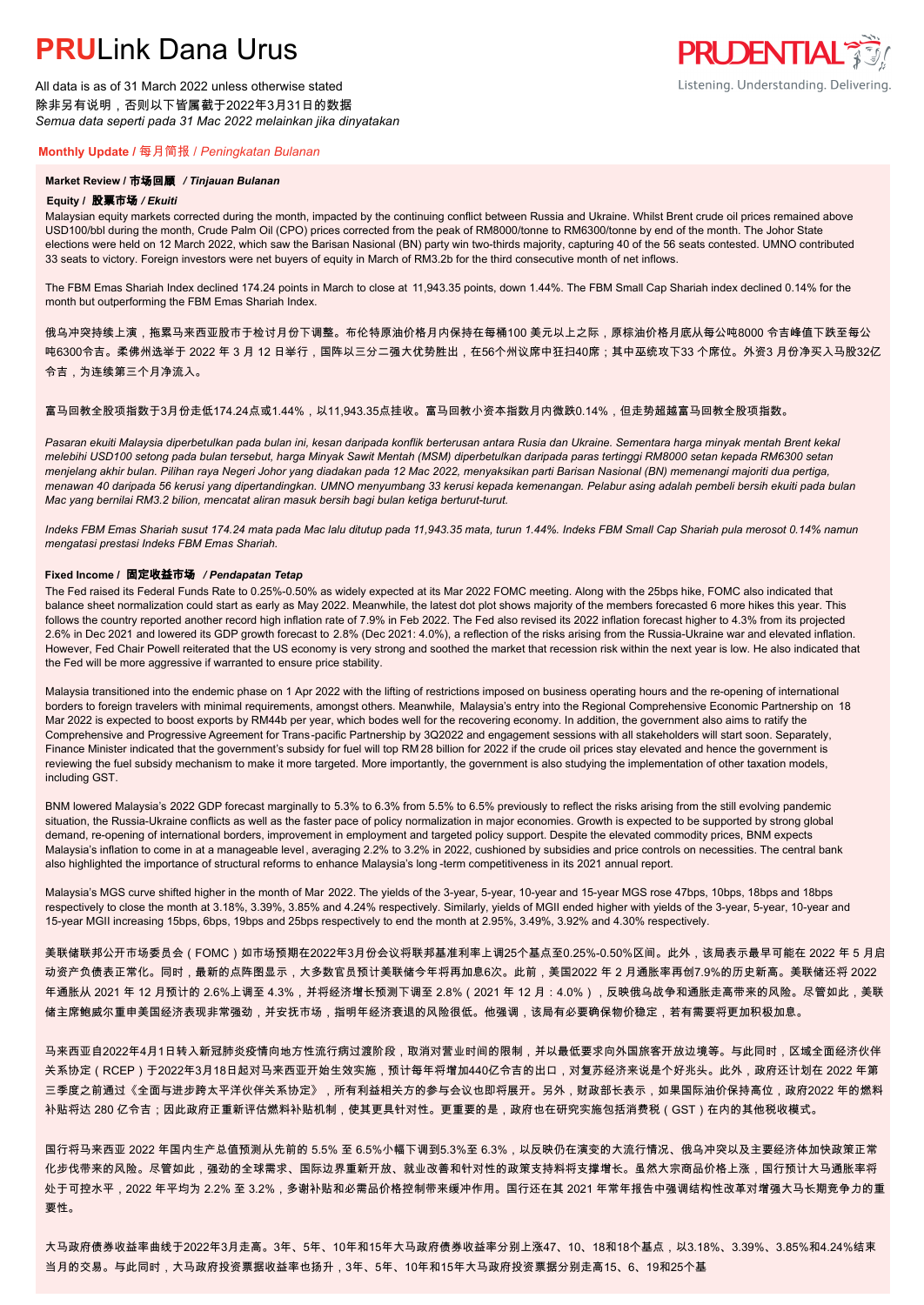All data is as of 31 March 2022 unless otherwise stated 除非另有说明,否则以下皆属截于2022年3月31日的数据 *Semua data seperti pada 31 Mac 2022 melainkan jika dinyatakan*

点,以2.95%、3.49%、3.92%和4.30%挂收。

*Fed menaikkan Kadar Dana Persekutuannya kepada 0.25% hingga 0.50% seperti yang dijangkakan secara meluas pada mesyuarat FOMC Mac 2022. Seiring dengan kenaikan 25 mata asas, FOMC juga menyatakan bahawa normalisasi kunci kira-kira boleh bermula seawal Mei 2022. Sementara itu, plot titik terkini menunjukkan majoriti ahli meramalkan 6 kenaikan lagi pada tahun ini. Ia berikutan negara melaporkan satu lagi rekod kadar inflasi yang tinggi iaitu 7.9% pada Februari 2022. Fed juga menyemak unjuran inflasi 2022 lebih tinggi kepada 4.3% daripada unjuran 2.6% pada Disember 2021 di samping menurunkan unjuran pertumbuhan KDNK kepada 2.8% (Disember 2021: 4.0%), mencerminkan risiko yang timbul susulan perang Rusia-Ukraine dan inflasi yang tinggi. Bagaimanapun, Pengerusi Fed Powell mengulangi bahawa ekonomi AS sangat kukuh dan menenangkan pasaran bahawa risiko kemelesetan bagi tahun hadapan adalah rendah. Beliau juga menyatakan bahawa Fed akan menjadi lebih agresif jika diperlukan untuk memastikan kestabilan harga.*

*Malaysia beralih ke fasa endemik pada 1 April 2022 dengan penarikan balik sekatan yang dikenakan ke atas waktu operasi perniagaan dan pembukaan semula sempadan antarabangsa kepada pelancong asing dengan keperluan minimum, antara lain. Sementara itu, kemasukan Malaysia ke dalam Perkongsian Ekonomi Komprehensif Serantau pada 18 Mac 2022 dijangka akan meningkatkan eksport sebanyak RM44 bilion setahun, yang memberi petanda baik buat ekonomi yang semakin pulih. Selain itu, kerajaan juga mensasarkan untuk meratifikasi Perjanjian Komprehensif dan Progresif ke atas Perkongsian Trans-Pasifik menjelang 3Q2022 manakala sesi penglibatan dengan semua pihak berkepentingan akan bermula tidak lama lagi. Secara berasingan, Menteri Kewangan menyatakan bahawa subsidi kerajaan ke atas bahan api akan melebihi RM28 bilion bagi tahun 2022 jika harga minyak mentah kekal tinggi dan oleh itu kerajaan sedang mengkaji semula mekanisme subsidi bahan api untuk menjadikannya lebih disasarkan. Lebih penting lagi, kerajaan juga sedang mengkaji pelaksanaan model percukaian lain, termasuk GST.*

*BNM menurunkan sedikit unjuran KDNK Malaysia 2022 kepada 5.3% hingga 6.3% daripada 5.5% hingga 6.5% sebelum ini untuk mencerminkan risiko yang timbul daripada situasi pandemik yang masih berubah ansur, konflik Rusia-Ukraine serta kadar normalisasi dasar yang lebih pantas dalam ekonomi utama. Pertumbuhan dijangka akan disokong oleh permintaan global yang kukuh, pembukaan semula sempadan antarabangsa, peningkatan peluang pekerjaan dan sokongan dasar yang disasarkan. Walaupun harga komoditi meningkat, BNM menjangkakan inflasi Malaysia berada pada paras yang boleh diurus, dengan purata 2.2% hingga 3.2% bagi tahun 2022, disokong oleh subsidi dan kawalan harga ke atas barangan keperluan. Bank pusat tersebut juga menekankan kepentingan pembaharuan struktur supaya meningkatkan daya saing jangka panjang Malaysia dalam laporan tahunan 2021.*

*Keluk MGS Malaysia bergerak lebih tinggi pada bulan Mac 2022. Hasil MGS 3 tahun, 5 tahun, 10 tahun dan 15 tahun masing-masing meningkat 47 mata asas, 10 mata asas, 18 mata asas dan 18 mata asas lalu menutup bulan dagangan pada 3.18%, 3.39 %, 3.85% dan 4.24%. Begitu juga, hasil MGII berakhir lebih tinggi dengan hasil MGII 3 tahun, 5 tahun, 10 tahun dan 15 tahun masing-masing meningkat 15 mata asas, 6 mata asas, 19 mata asas dan 25 mata asas untuk mengakhiri bulan pada 2.95%, 3.49%, 3.92% dan 4.30%.*

### **Market Outlook /** 市场展望 */ Gambaran Bulanan*

#### **Equity /** 股票市场 */ Ekuiti .*

A month into the Russia-Ukraine conflict, a resolution towards a ceasefire has yet to be achieved. As such commodity prices are likely to remain higher for longer. Other global risks to contend with could include higher inflationary pressures resulting in the US Federal Reserve hiking rates faster and more aggressively. As Malaysia moves towards endemic phase, and lifting many travel restrictions effective 1 April 2022, reopening of the economy should garner more recovery momentum. The government's announcement to allow the new special EPF withdrawal of up to RM 10,000 will help drive consumption spending domestically, especially ahead of the Hari Raya festivities. The success of the BN party in the recent Johor State Elections will fuel speculations that GE15 may be called after July 2022. A convincing win by any party will be a positive factor towards a more stable government and policy making. Whilst there are many potential headwinds on the horizon, any correction in the market would provide a good opportunity to accumulate fundamentally strong stocks.

俄罗斯与乌克兰爆发冲突一个月后尚未达成停火协议。因此,大宗商品价格可能会在更长时间内保持高位。 其他需要应对的全球风险还包括通胀压力走高使美联储更 快、更激进地加息。随着马来西亚进入地方性流行病阶段,并从 2022 年 4 月 1 日起取消许多旅行限制,经济重新开放应该会获得更多复苏势头。政府宣布允许雇员 公积金局(EPF)会员特别提款1万令吉的措施将有助于推动国内消费支出,尤其是在开斋节之前。国阵在最近的柔佛州选举中获得胜利,市场猜测,第 15 届全国大 选可能在 2022 年 7 月之后召开。任何一方令人信服的胜利都将是积极因素,因为这将带来一个更稳定的政府和政策制定。尽管许多潜在的不利因素目前充斥市 场,任何调整都将是积累基本面强劲的股票的良机。

*Sebulan konflik Rusia-Ukraine, resolusi ke arah gencatan senjata masih belum dicapai. Oleh itu, harga komoditi berkemungkinan kekal tinggi buat tempoh yang lebih lama. Risiko global lain yang perlu dihadapi mungkin termasuk tekanan inflasi yang lebih tinggi lalu menyebabkan kadar kenaikan Rizab Persekutuan AS yang lebih cepat lagi agresif. Ketika Malaysia menuju ke fasa endemik di samping menarik balik kebanyakan sekatan perjalanan berkuat kuasa 1 April 2022, pembukaan semula ekonomi seharusnya mengumpulkan lebih banyak momentum pemulihan. Pengumuman kerajaan yang membenarkan pengeluaran khas KWSP baharu sehingga RM10,000 akan membantu memacu perbelanjaan penggunaan dalam negara, terutamanya menjelang sambutan Hari Raya. Kejayaan parti BN dalam Pilihan Raya Negeri Johor baru-baru ini akan mencetuskan spekulasi bahawa PRU15 mungkin diadakan selepas Julai 2022. Kemenangan yang meyakinkan oleh mana-mana parti akan menjadi faktor positif ke arah pembentukan kerajaan dan dasar yang lebih stabil. Walaupun terdapat banyak potensi halangan di sekeliling, apa-apa pembetulan dalam pasaran akan memberikan peluang yang baik untuk mengumpul stok yang secara asasnya kukuh.*

#### **Fixed Income /** 固定收益市场 */ Pendapatan Tetap*

Malaysia's headline inflation rate decelerated further to a 5-month low of 2.2% YoY in Feb 2022 (Jan 2022: 2.3% YoY) as higher Food & Non-Alcoholic Beverages (+3.7% YoY) and Transportation (+3.9% YoY) inflations were partially offset by a softer growth in Housing , Water, Electricity, Gas and Other Fuels (+0.8% YoY) price. Having said that, core inflation accelerated to 1.8% YoY (Jan 2022: +1.6% YoY), a reflection of the broadening increase in prices of goods and services. Having said that, we expect the 2022 inflation rate to remain modest, coming in within BNM's forecast of 2.2% to 3.2%.

Markets across the globe remained highly volatile in Mar 2022, dominated mainly by inflationary concerns and geopolitical headlines. Despite the expected negative impact of the Russia-Ukraine war on growth, we note that central banks in major economies are keeping their focus on fighting inflation. In the US, the 2- year UST yield marched significantly higher as investors pricing in more aggressive rate hikes in the coming FOMC meetings, pushing the 2-year and 10- year UST spread into negative territory, a warning signal that a recession could be on the horizon. Nevertheless, some investors argued that the inversion is different this time and raised doubts over a potential US economic downturn.

In Malaysia, inflationary pressure is expected to remain moderate given the government's commitment to keep prices in check . Meanwhile, the risk of a sharp deterioration in the country's fiscal position, emanating from high energy and food subsidies, could be mitigated by the accompanying higher oil-related revenue and higher dividend payment from Petronas. In the near term, we believe the pace of the Fed's policy normalisation and the Russia-Ukraine crisis to remain the focus of investors amid a lack of domestic catalyst. For 2022, we believe the main themes surrounding the Malaysian bond market are Malaysia's economic growth, inflationary pressures and monetary policy normalization, potential general elections as well as the supply-demand dynamics.

There will be four auctions in the month of Apr 2022, the new 10.5-year MGII 10/32, the new 20.5-year MGS 10/42, the re-opening of the 15-year MGII 07/36 and the new 7-year MGS 04/29. While there is still ample liquidity in the system, the outcome of these auctions is likely to be influenced by prevailing market sentiment. On the

**PRUDENTIAL 35** Listening. Understanding. Delivering.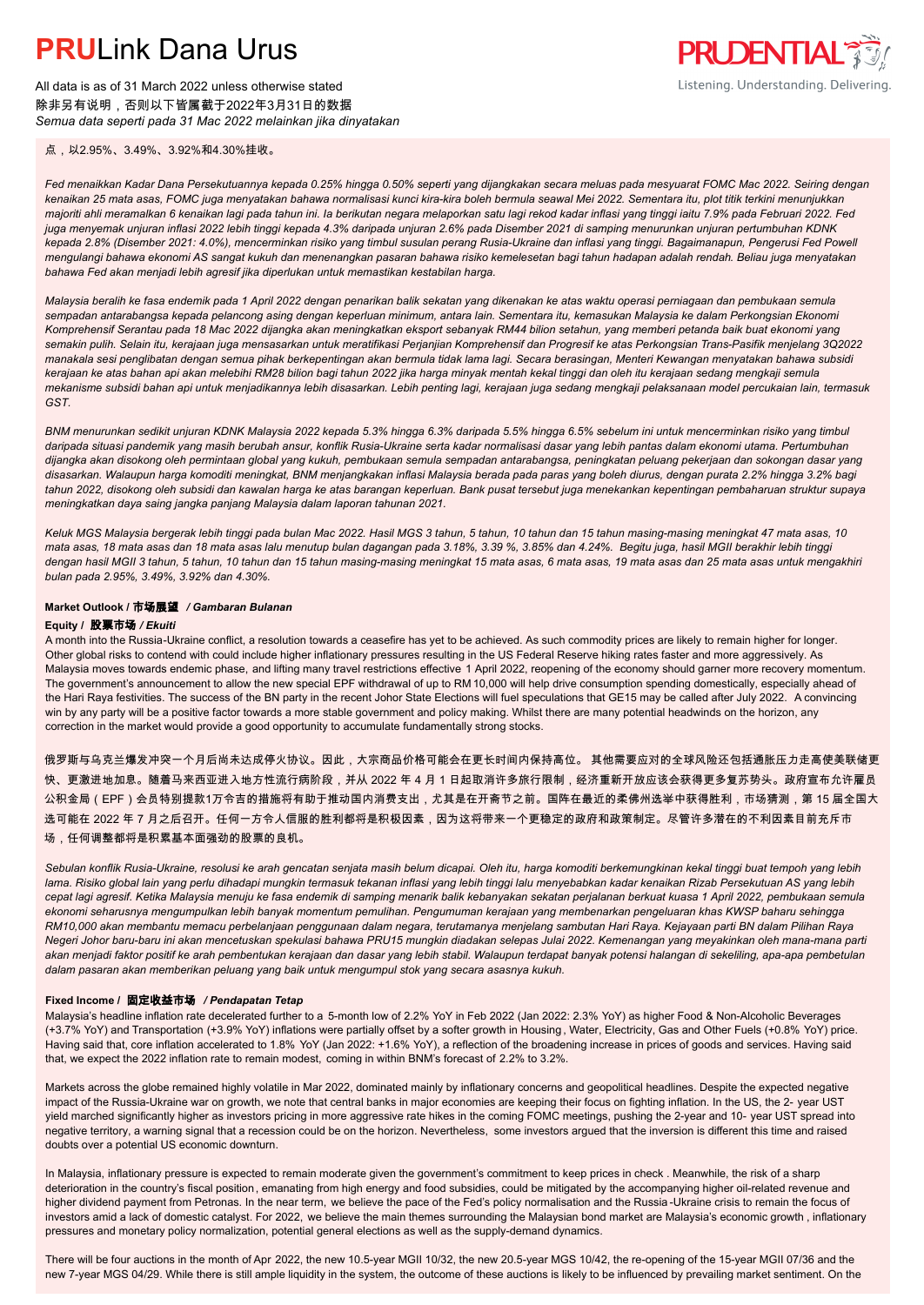All data is as of 31 March 2022 unless otherwise stated 除非另有说明,否则以下皆属截于2022年3月31日的数据 *Semua data seperti pada 31 Mac 2022 melainkan jika dinyatakan*

corporate front, we expect mixed demand for corporate bonds as investors continue to be selective in their investments.

马来西亚总体通货膨胀率于2022年2月按年进一步减速到2.2%的5个月低点(2022年1月:按年2.3%)。食品与非酒精饮料和运输走高,按年分别 起+3.7%和+3.9%;但住房、水、电、天然气和其他燃料价格(按年+0.8%)增长放缓部分抵消了其他类别走高带来的影响。尽管如此,核心通货膨胀按年增长 到+1.8%,比较2022年1月的是按年1.6%;反映商品和服务价格广泛上涨。话虽如此,我们预计 2022 年通胀率将保持温和,处于国行预测的 2.2% 至 3.2% 范围内。

**PRUDENTIAL RESEARCH** 

Listening. Understanding. Delivering.

2022 年 3 月,全球市场走势依然如过山车般波动,主要由通胀顾虑和地缘政治等头条新闻主导。尽管俄乌战争预计会对增长产生负面影响,我们留意到主要经济体的 央行仍将焦点锁定在对抗通胀上。在美国,两年期美国国债收益率大幅走高,反映了投资者对即将举行的联邦公开市场委员会会议更激进的加息预期,将两年期和 10 年期美国国债收益率推至负值,这是经济可能即将衰退的警告信号。然而,部分投资者认为,这次的收益率倒挂有所不同,并对美国经济可能下滑表示质疑。

在马来西亚,鉴于政府承诺控制物价,预计通胀压力将保持温和。与此同时,政府挤出大笔资金用作能源和食品补贴,引发了财政状况急剧恶化的风险。尽管如 此,石油相关收入增加和马来西亚国家石油公司更高的股息支付应得以减轻相关风险带来的压力。短期内,由于缺乏国内催化剂,我们认为美联储政策正常化的步伐 和俄乌危机将继续是投资者关注的焦点。2022 年,我们认为围绕马来西亚债券市场的主要主题包括大马经济增长、通胀压力和货币政策正常化、潜在的全国大选以及 供需动态。

2022年4月将有四项招标,包括10.5年期大马政府投资票据10/32以及20.5年期大马政府债券10/42的全新发行;15年期大马政府投资票据07/36的增额发行,以及7年期 大马政府债券04/29的全新发行。尽管系统中仍有充裕的流动性,这些招标的结果料将取决于当前的市场情绪。企业债券方面,我们预料市场对企业债券的需求将参差 不齐,因为投资者继续在投资方面保持选择性。

*Kadar inflasi utama Malaysia terus turun ke paras terendah 5 bulan iaitu 2.2% YoY pada Februari 2022 (Januari 2022: 2.3% YoY) apabila inflasi Makanan & Minuman Tidak Beralkohol (+3.7% YoY) dan Pengangkutan (+3.9% YoY) yang lebih tinggi telah ditampan sebahagiannya oleh pertumbuhan harga Perumahan, Air, Elektrik, Gas dan Bahan Api Lain (+0.8% YoY) yang lebih perlahan. Bagaimanapun, inflasi teras meningkat kepada 1.8% YoY (Januari 2022: +1.6% YoY), mencerminkan peningkatan harga barangan dan perkhidmatan yang meluas. Oleh itu, kami menjangkakan kadar inflasi 2022 kekal sederhana, berada dalam unjuran BNM sebanyak 2.2% hingga 3.2%.*

*Pasaran di seluruh dunia kekal sangat tidak menentu pada Mac 2022, didominasi terutamanya oleh kebimbangan inflasi dan tajuk berita geopolitik. Walaupun perang Rusia-Ukraine dijangka akan mengakibatkan impak negatif terhadap pertumbuhan, kami perhatikan bahawa bank pusat ekonomi utama mengekalkan tumpuan mereka untuk memerangi inflasi. Di AS, hasil UST 2 tahun melonjak dengan ketara apabila pelabur menetapkan harga kenaikan kadar yang lebih agresif menghampiri mesyuarat FOMC yang akan datang, lalu mendorong UST 2 tahun dan 10 tahun merebak ke wilayah negatif, menandakan isyarat amaran bahawa kemelesetan ekonomi boleh berlaku. Namun begitu, sesetengah pelabur berhujah bahawa penyongsangan adalah berbeza kali ini dan menimbulkan keraguan tentang potensi kemelesetan ekonomi AS.*

*Di Malaysia, tekanan inflasi dijangka kekal sederhana memandangkan komitmen kerajaan untuk mengawal harga. Sementara itu, risiko kemerosotan mendadak kedudukan fiskal negara berpunca daripada subsidi tenaga dan makanan yang tinggi, boleh dikurangkan dengan hasil berkaitan minyak yang lebih tinggi dan pembayaran dividen yang lebih tinggi daripada Petronas. Dalam tempoh terdekat, kami percaya kadar normalisasi dasar Fed dan krisis Rusia-Ukraine akan kekal menjadi fokus pelabur di tengah-tengah kekurangan pemangkin domestik. Kami percaya tema utama yang mengitari pasaran bon Malaysia bagi tahun 2022 ialah pertumbuhan ekonomi Malaysia, tekanan inflasi dan penormalan dasar monetari, kemungkinan pilihan raya umum serta dinamik penawaran-permintaan.*

*Akan terdapat empat lelongan pada bulan April 2022, MGII 10/32 10.5 tahun baharu, MGS 10/42 20.5 tahun baharu, pembukaan semula MGII 07/36 15 tahun dan MGS 04/29 7 tahun baharu. Walaupun masih terdapat kecairan yang lebih dari mencukupi dalam sistem, hasil lelongan ini mungkin dipengaruhi oleh sentimen pasaran semasa. Menyorot sektor korporat, kami menjangkakan permintaan yang bercampur-campur ke atas bon korporat kerana pelabur masih lagi selektif dalam pelaburan mereka.*

#### **Fund Review & Strategy /** 基金表现评论与投资策略 */ Tinjauan dan Strategi Dana*

The Fund returned -1.14% for the month, underperforming the benchmark return of -0.94% by 0.20%. Year-to-date, the Fund returned -2.60%, underperforming the benchmark return of -1.66% *.* by 0.94%.

For equity, the underperformance in March was mainly due the Fund's overweight positions in the technology and consumer discretionary sectors . For fixed income, the underperformance in the month was attributed to the higher in bond yields across all tenors in March 2022. Market was relatively stable for the earlier part of the month until the hawkish comments from Federal Reserve Chairperson led to global bond market selloff.

As of end-March 2022, the Fund has 72.3% exposure in equities and 27.8% in bonds (versus Neutral position of 70:30 equity:bond).

本基金月内交出-1.14%回酬,跑输提供-0.94%回酬的基准0.20%。年度至今,基金回酬为-2.60%,较回酬为-1.66%的基准逊色0.94%。

股票投资方面,3月份表现逊色主要是因为基金加码科技和可选消费领域。至于固定收益,月内表现落后归咎于所有期限的债券收益率于2022年3月走高。市场于月内早些时候走势相对 稳定,直到美联储主席的鹰派言论拖累全球债券市场刮起抛售风。

#### 截至2022年3月底,此基金在股票的投资比重为72.3%,债券的是27.8%(对比70:30股票:债券的中和部署)。

*Dana menyampaikan pulangan -1.14% untuk bulan ini, tidak mengatasi pulangan penanda aras -0.94% sebanyak 0.20%. Sejak awal tahun hingga kini, Dana memberi pulangan -2.60%, tidak mengatasi pulangan penanda aras -1.66% sebanyak 0.94%.*

*Kemerosotan prestasi ekuiti pada bulan Mac disebabkan terutamanya oleh kedudukan pegangan berlebihan Dana dalam sektor teknologi dan pengguna bukan keperluan. Prestasi hambar*  pendapatan tetap pula disebabkan oleh hasil bon yang lebih tinggi merentas semua tenor pada Mac 2022. Pasaran secara relatifnya stabil di awal bulan dagangan sehinggalah komen agresif *daripada Pengerusi Rizab Persekutuan mencetuskan penjualan pasaran bon global.*

*Sehingga akhir Mac 2022, Dana mempunyai 72.3% pendedahan dalam ekuiti dan 27.8% dalam bon (berbanding kedudukan Neutral pada 70:30 ekuiti:bon).*

**Source /** 资料来源 / *Sumber*: Fund Commentary, March 2022, Eastspring Investments Berhad